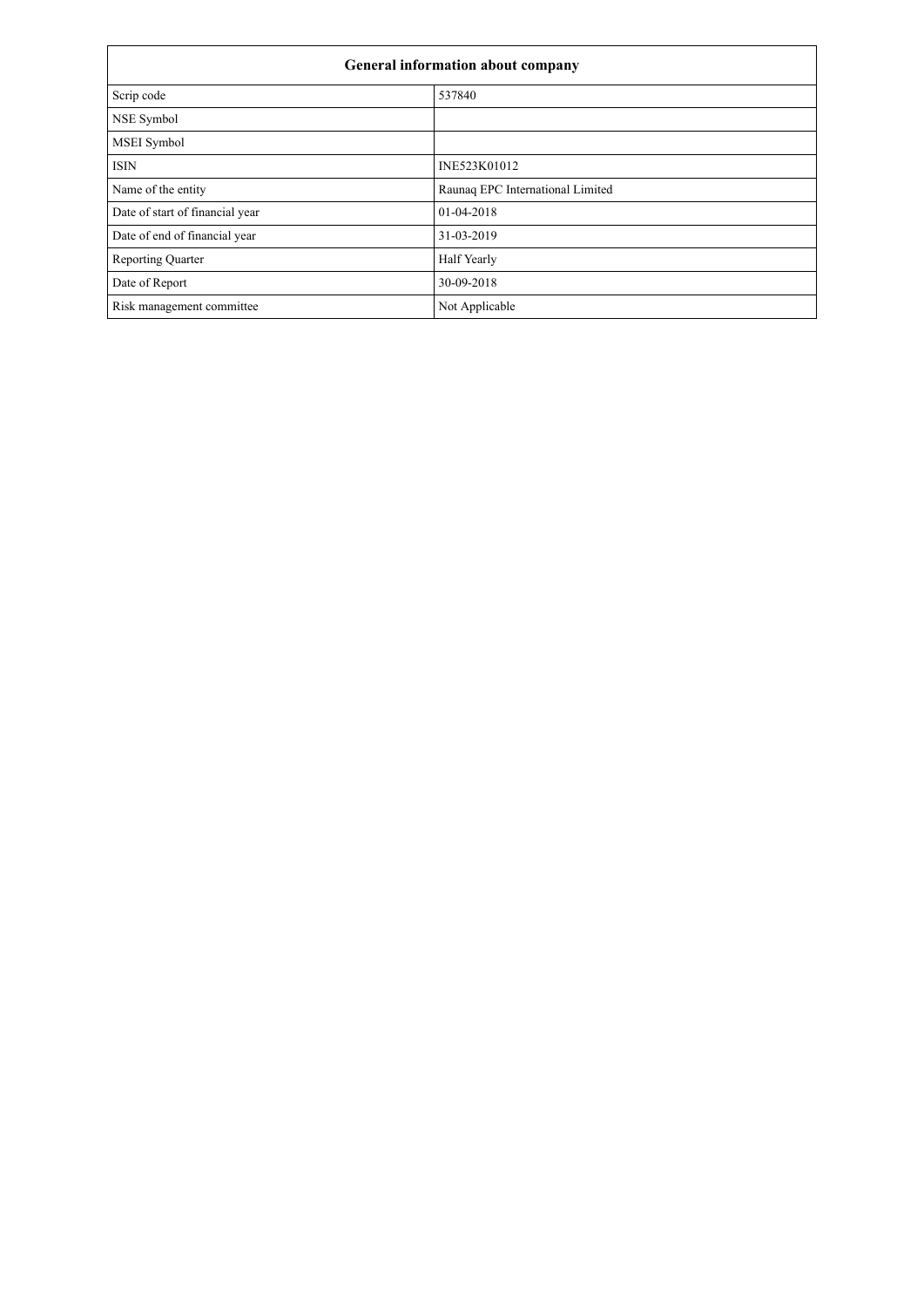|                         |                                                                |                         |            |            |                                                |                            |                               | <b>Annexure I</b>                                                                    |                      |                                            |                                                                                                                                                    |                                                                                                                                                                          |                                                                                                                                                                                                            |                                      |                                             |
|-------------------------|----------------------------------------------------------------|-------------------------|------------|------------|------------------------------------------------|----------------------------|-------------------------------|--------------------------------------------------------------------------------------|----------------------|--------------------------------------------|----------------------------------------------------------------------------------------------------------------------------------------------------|--------------------------------------------------------------------------------------------------------------------------------------------------------------------------|------------------------------------------------------------------------------------------------------------------------------------------------------------------------------------------------------------|--------------------------------------|---------------------------------------------|
|                         | Annexure I to be submitted by listed entity on quarterly basis |                         |            |            |                                                |                            |                               |                                                                                      |                      |                                            |                                                                                                                                                    |                                                                                                                                                                          |                                                                                                                                                                                                            |                                      |                                             |
|                         | I. Composition of Board of Directors                           |                         |            |            |                                                |                            |                               |                                                                                      |                      |                                            |                                                                                                                                                    |                                                                                                                                                                          |                                                                                                                                                                                                            |                                      |                                             |
|                         |                                                                |                         |            |            |                                                |                            |                               | Disclosure of notes on composition of board of directors explanatory                 |                      |                                            |                                                                                                                                                    |                                                                                                                                                                          |                                                                                                                                                                                                            |                                      |                                             |
|                         |                                                                |                         |            |            |                                                |                            |                               | Is there any change in information of board of directors compare to previous quarter |                      |                                            |                                                                                                                                                    | Yes                                                                                                                                                                      |                                                                                                                                                                                                            |                                      |                                             |
| Sr                      | Title<br>(Mr<br>Ms)                                            | Name of the<br>Director | PAN        | <b>DIN</b> | Category 1<br>of directors                     | Category 2<br>of directors | Category<br>3 of<br>directors | Date of<br>appointment<br>in the<br>current term                                     | Date of<br>cessation | Tenure<br>of<br>director<br>(in<br>months) | No of<br>Directorship<br>in listed<br>entities<br>including<br>this listed<br>entity (Refer<br>Regulation<br>$25(1)$ of<br>Listing<br>Regulations) | Number of<br>memberships<br>in Audit/<br>Stakeholder<br>Committee(s)<br>including this<br>listed entity<br>(Refer<br>Regulation<br>$26(1)$ of<br>Listing<br>Regulations) | No of post<br>of<br>Chairperson<br>in Audit/<br>Stakeholder<br>Committee<br>held in listed<br>entities<br>including<br>this listed<br>entity (Refer<br>Regulation<br>$26(1)$ of<br>Listing<br>Regulations) | Notes for<br>not<br>providing<br>PAN | Notes for<br>not<br>providing<br><b>DIN</b> |
| 1                       | Mr                                                             | Surinder Paul<br>Kanwar | AAFPK8732L | 00033524   | Executive<br>Director                          | Chairperson MD             |                               | 01-10-2017                                                                           |                      |                                            | $\sqrt{2}$                                                                                                                                         | $\mathbf{1}$                                                                                                                                                             | $\boldsymbol{0}$                                                                                                                                                                                           |                                      |                                             |
| $\overline{c}$          | Mr                                                             | Sachit Kanwar           | AIHPK0510E | 02132124   | Executive<br>Director                          | Not<br>Applicable          | <b>MD</b>                     | 01-06-2016                                                                           |                      |                                            |                                                                                                                                                    |                                                                                                                                                                          | $\mathbf{0}$                                                                                                                                                                                               |                                      |                                             |
| $\overline{\mathbf{3}}$ | Mr                                                             | Virendrakumar<br>Pargal | AAFPP3221M | 00076639   | Non-<br>Executive -<br>Independent<br>Director | Not<br>Applicable          |                               | 29-08-2014                                                                           |                      | 60                                         | $\overline{c}$                                                                                                                                     | 3                                                                                                                                                                        | $\mathbf{0}$                                                                                                                                                                                               |                                      |                                             |
| 4                       | Mr                                                             | Sanjeev<br>Kumar        | AAJPK4762A | 00364416   | Non-<br>Executive -<br>Independent<br>Director | Not<br>Applicable          |                               | 30-07-2015                                                                           |                      | 60                                         |                                                                                                                                                    | $\overline{2}$                                                                                                                                                           |                                                                                                                                                                                                            |                                      |                                             |

file://192.168.1.11/Secretarial\_Data/Lipika%20&%20Kaushal/Raunaq%20International%20Ltd/quarterly%20Compliance/SEBI(Listing%20Obligat… 2/19

 $\frac{1}{\sqrt{2}}$  . The interpretation of  $\frac{1}{\sqrt{2}}$  ,  $\frac{1}{\sqrt{2}}$  ,  $\frac{1}{\sqrt{2}}$  ,  $\frac{1}{\sqrt{2}}$  ,  $\frac{1}{\sqrt{2}}$  ,  $\frac{1}{\sqrt{2}}$  ,  $\frac{1}{\sqrt{2}}$  ,  $\frac{1}{\sqrt{2}}$  ,  $\frac{1}{\sqrt{2}}$  ,  $\frac{1}{\sqrt{2}}$  ,  $\frac{1}{\sqrt{2}}$  ,  $\frac{1}{\sqrt{2}}$  ,  $\frac{$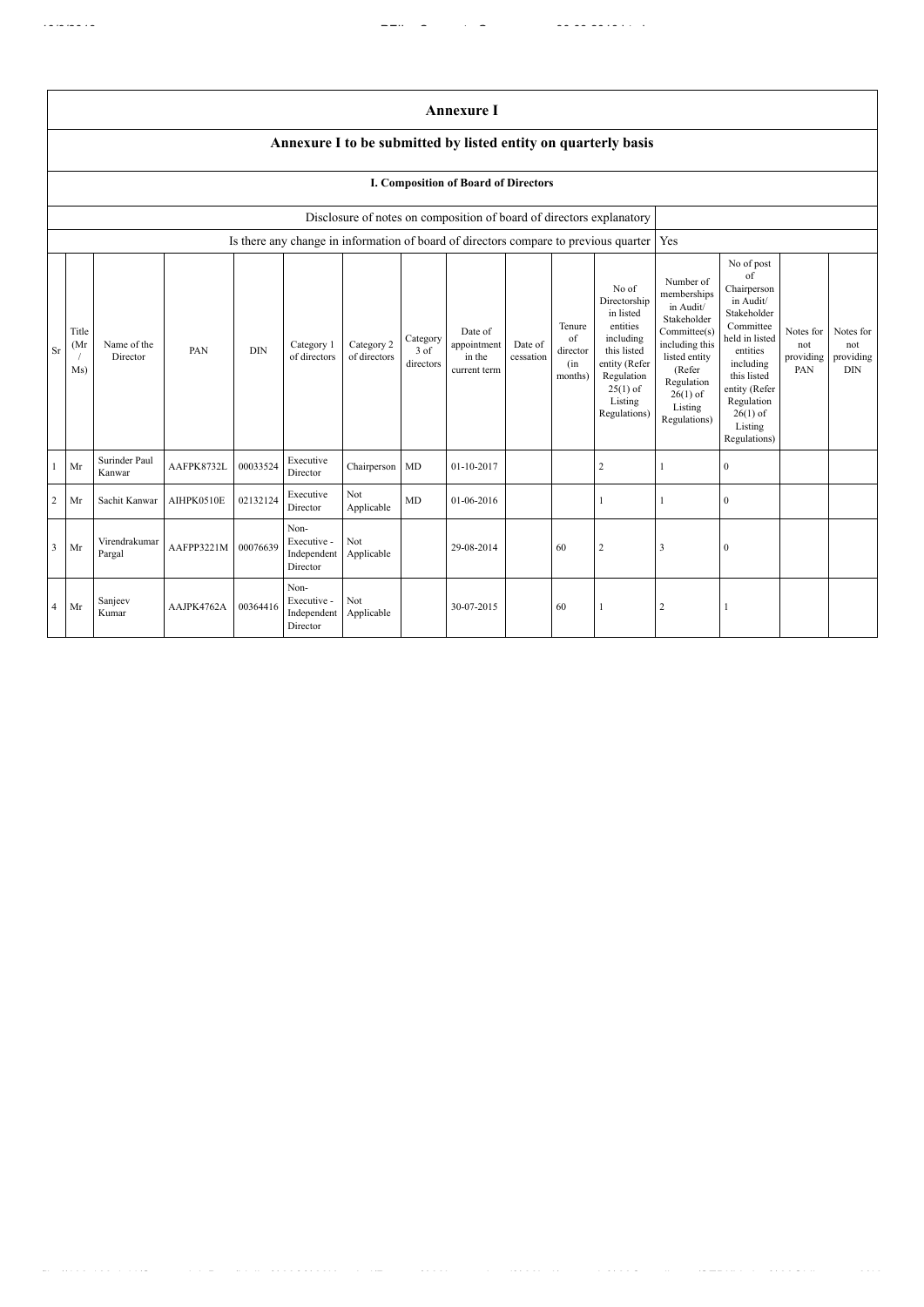|                | <b>Annexure I</b>                                              |                                    |            |            |                                                       |                               |                               |                                                  |                      |                                            |                                                                                                                                                    |                                                                                                                                                                          |                                                                                                                                                                                                            |                                      |                                             |
|----------------|----------------------------------------------------------------|------------------------------------|------------|------------|-------------------------------------------------------|-------------------------------|-------------------------------|--------------------------------------------------|----------------------|--------------------------------------------|----------------------------------------------------------------------------------------------------------------------------------------------------|--------------------------------------------------------------------------------------------------------------------------------------------------------------------------|------------------------------------------------------------------------------------------------------------------------------------------------------------------------------------------------------------|--------------------------------------|---------------------------------------------|
|                | Annexure I to be submitted by listed entity on quarterly basis |                                    |            |            |                                                       |                               |                               |                                                  |                      |                                            |                                                                                                                                                    |                                                                                                                                                                          |                                                                                                                                                                                                            |                                      |                                             |
|                |                                                                |                                    |            |            |                                                       |                               |                               | <b>I. Composition of Board of Directors</b>      |                      |                                            |                                                                                                                                                    |                                                                                                                                                                          |                                                                                                                                                                                                            |                                      |                                             |
| Sr             | Title<br>(Mr)<br>Ms)                                           | Name of the<br>Director            | PAN        | <b>DIN</b> | Category 1<br>of directors                            | Category 2<br>of<br>directors | Category<br>3 of<br>directors | Date of<br>appointment<br>in the<br>current term | Date of<br>cessation | Tenure<br>of<br>director<br>(in<br>months) | No of<br>Directorship<br>in listed<br>entities<br>including<br>this listed<br>entity (Refer<br>Regulation<br>$25(1)$ of<br>Listing<br>Regulations) | Number of<br>memberships<br>in Audit/<br>Stakeholder<br>Committee(s)<br>including this<br>listed entity<br>(Refer<br>Regulation<br>$26(1)$ of<br>Listing<br>Regulations) | No of post<br>of<br>Chairperson<br>in Audit/<br>Stakeholder<br>Committee<br>held in listed<br>entities<br>including<br>this listed<br>entity (Refer<br>Regulation<br>$26(1)$ of<br>Listing<br>Regulations) | Notes for<br>not<br>providing<br>PAN | Notes for<br>not<br>providing<br><b>DIN</b> |
| 5              | Mr                                                             | Pradeep<br>Kumar Mittal            | AGDPM8933F | 00165315   | Non-<br>Executive -<br>Independent<br>Director        | Not<br>Applicable             |                               | 03-08-2016                                       |                      | 60                                         |                                                                                                                                                    | $\overline{c}$                                                                                                                                                           |                                                                                                                                                                                                            |                                      |                                             |
| 6              | Mr                                                             | Gautam<br>Mukherjee                | ADFPM5515Q | 02590120   | Non-<br>Executive -<br>Independent<br>Director        | Not<br>Applicable             |                               | 30-07-2015                                       | $24-08-$<br>2018     | 60                                         | $\overline{c}$                                                                                                                                     | $\overline{2}$                                                                                                                                                           |                                                                                                                                                                                                            |                                      |                                             |
| $\overline{7}$ | Mr                                                             | Nagar<br>Venkatraman<br>Srinivasan | AAQPS2943A | 00879414   | Non-<br>Executive -<br>Non<br>Independent<br>Director | Not<br>Applicable             |                               | 02-08-2018                                       |                      | 12                                         | $\overline{2}$                                                                                                                                     | $\mathbf{1}$                                                                                                                                                             | $\boldsymbol{0}$                                                                                                                                                                                           |                                      |                                             |
| 8              | Mrs                                                            | Seethalakshmi<br>Venkataraman      | AAAPV1495Q | 07156898   | Non-<br>Executive -<br>Independent<br>Director        | Not<br>Applicable             |                               | 30-07-2015                                       |                      | 60                                         | $\mathbf{1}$                                                                                                                                       | $\boldsymbol{0}$                                                                                                                                                         | $\boldsymbol{0}$                                                                                                                                                                                           |                                      |                                             |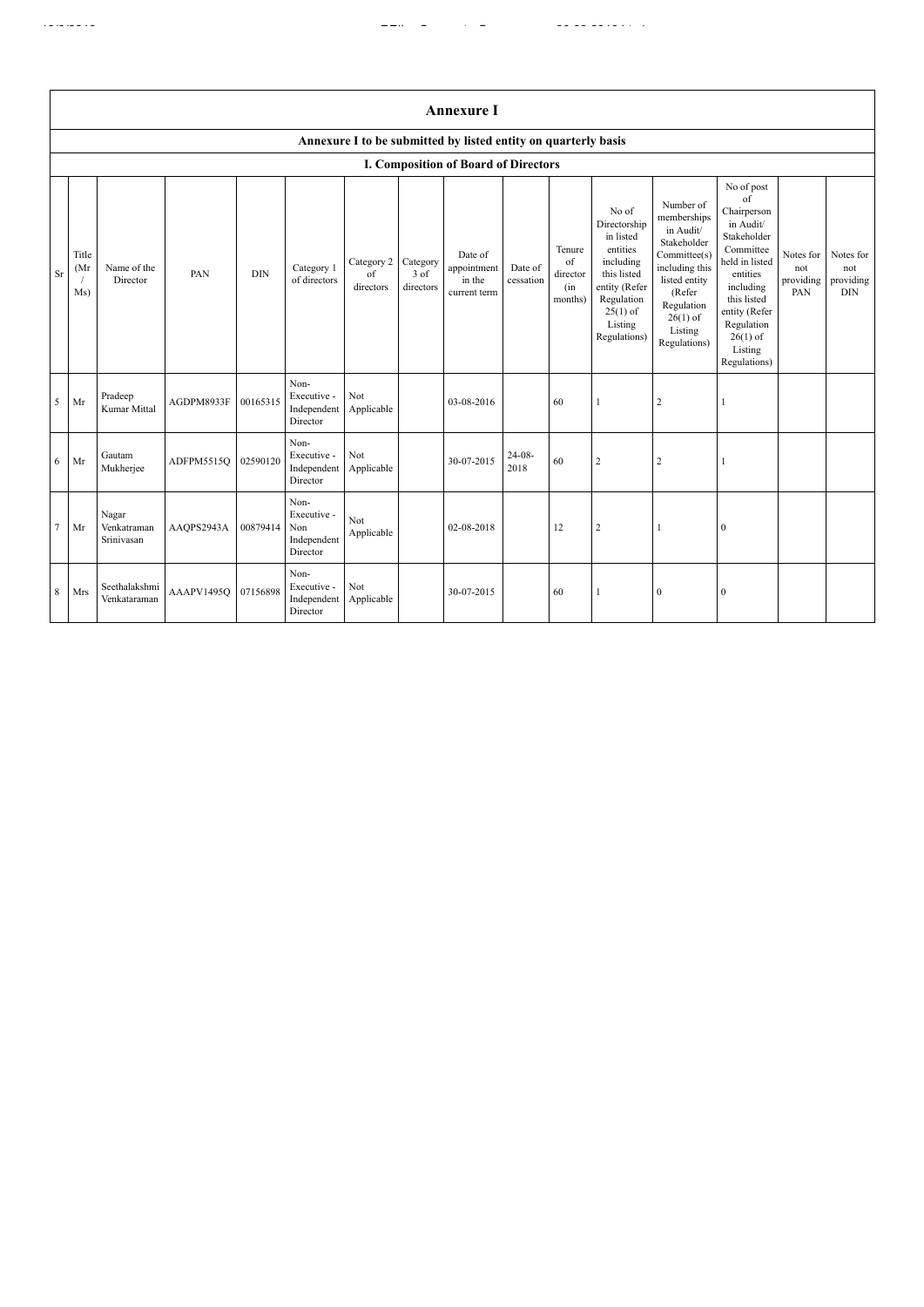| Annexure 1                                                                         |  |  |  |  |
|------------------------------------------------------------------------------------|--|--|--|--|
| <b>II. Composition of Committees</b>                                               |  |  |  |  |
| Disclosure of notes on composition of committees explanatory                       |  |  |  |  |
| Is there any change in information of committees compare to previous quarter   Yes |  |  |  |  |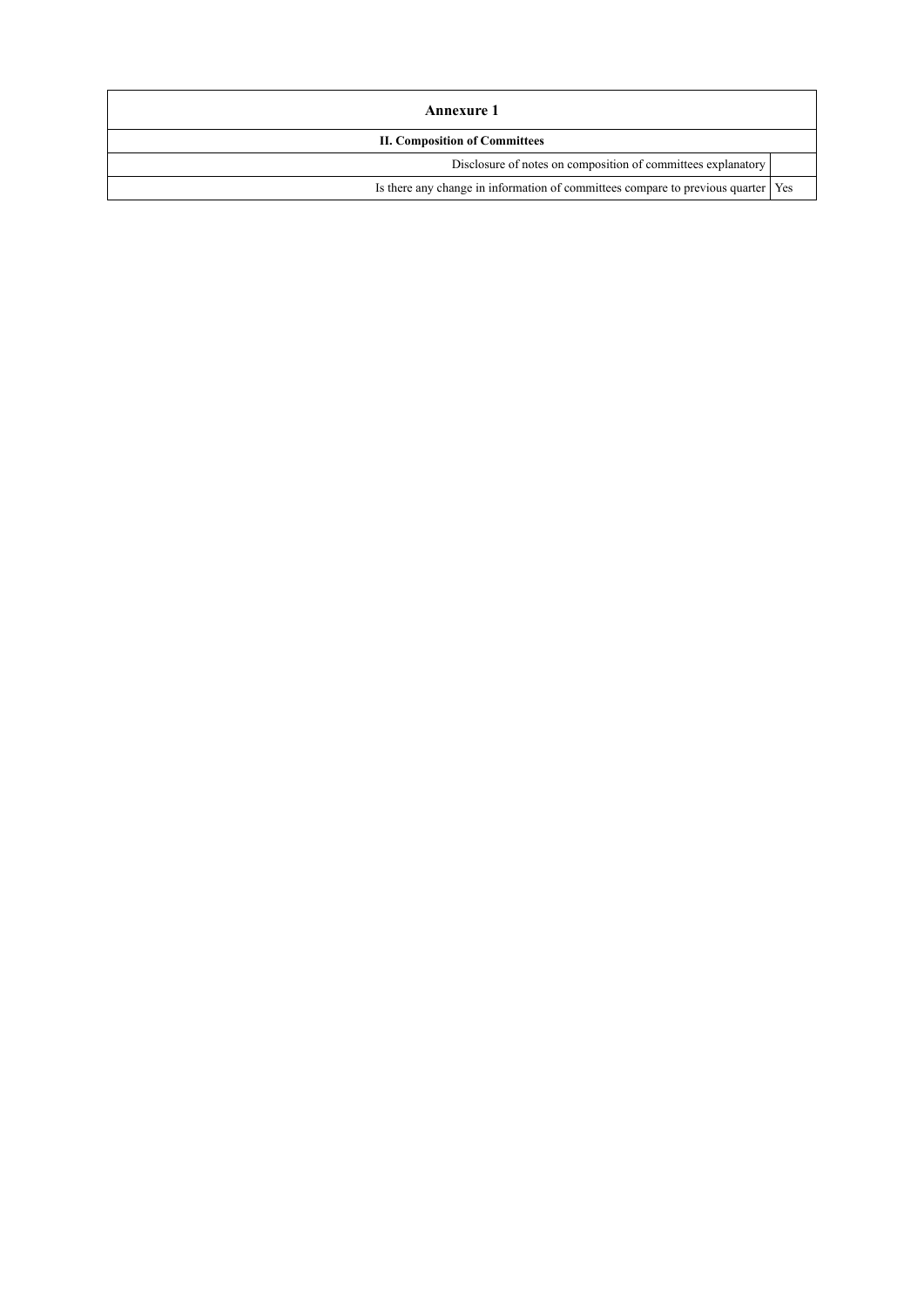|    | <b>Audit Committee Details</b> |                           |                                      |                         |         |  |  |  |  |
|----|--------------------------------|---------------------------|--------------------------------------|-------------------------|---------|--|--|--|--|
| Sr | <b>DIN Number</b>              | Name of Committee members | Category 1 of directors              | Category 2 of directors | Remarks |  |  |  |  |
|    | 00364416                       | Sanjeev Kumar             | Non-Executive - Independent Director | Chairperson             |         |  |  |  |  |
|    | 00165315                       | Pradeep Kumar Mittal      | Non-Executive - Independent Director | Member                  |         |  |  |  |  |
|    | 00076639                       | Virendrakumar Pargal      | Non-Executive - Independent Director | Member                  |         |  |  |  |  |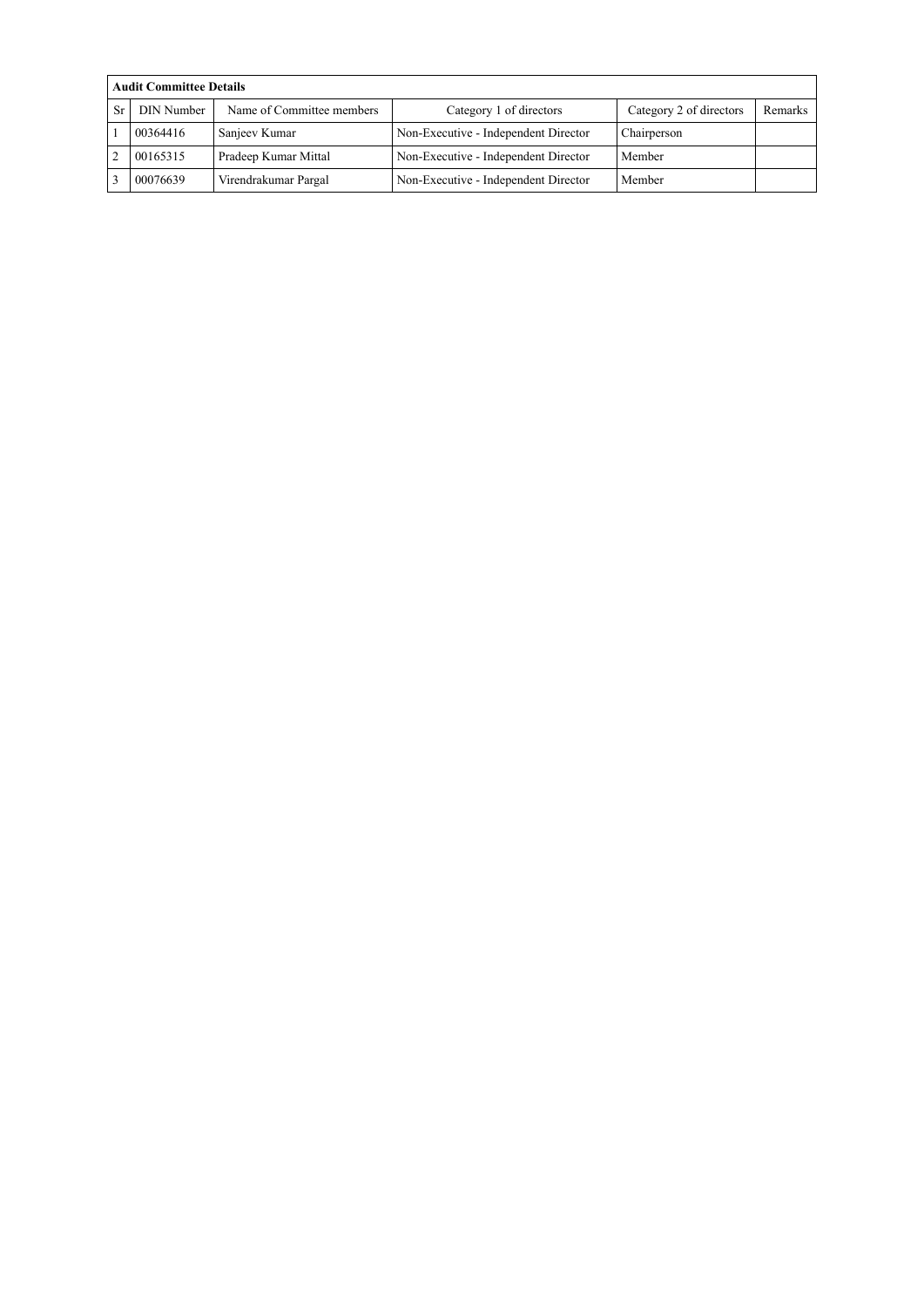|    | Nomination and remuneration committee |                           |                                      |                         |         |  |  |  |  |
|----|---------------------------------------|---------------------------|--------------------------------------|-------------------------|---------|--|--|--|--|
| Sr | <b>DIN Number</b>                     | Name of Committee members | Category 1 of directors              | Category 2 of directors | Remarks |  |  |  |  |
|    | 00364416                              | Sanjeev Kumar             | Non-Executive - Independent Director | Chairperson             |         |  |  |  |  |
|    | 00033524                              | Surinder Paul Kanwar      | <b>Executive Director</b>            | Member                  |         |  |  |  |  |
|    | 00165315                              | Pradeep Kumar Mittal      | Non-Executive - Independent Director | Member                  |         |  |  |  |  |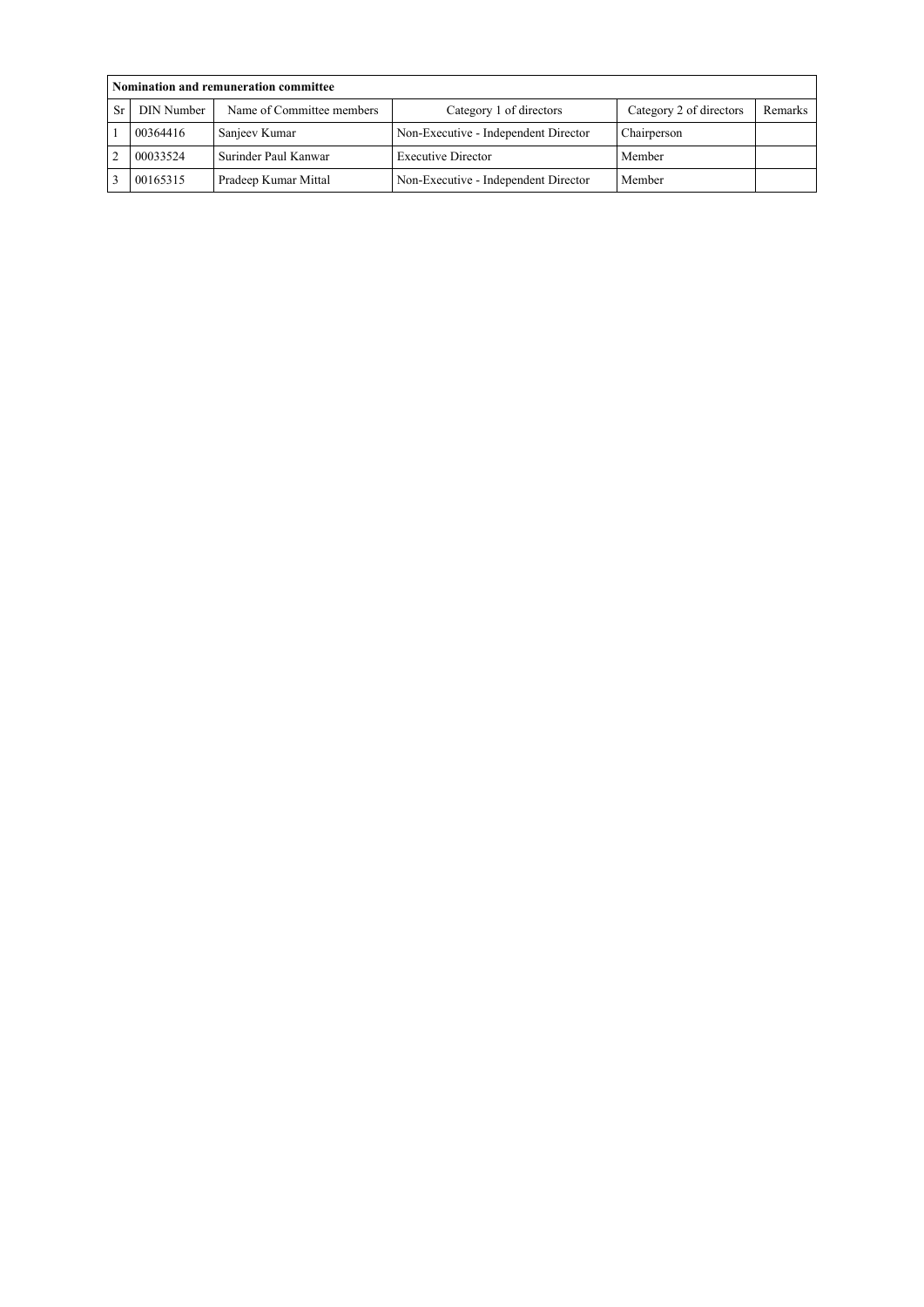|    | <b>Stakeholders Relationship Committee</b> |                           |                                      |                         |         |  |  |  |  |
|----|--------------------------------------------|---------------------------|--------------------------------------|-------------------------|---------|--|--|--|--|
| Sr | <b>DIN Number</b>                          | Name of Committee members | Category 1 of directors              | Category 2 of directors | Remarks |  |  |  |  |
|    | 00165315                                   | Pradeep Kumar Mittal      | Non-Executive - Independent Director | Chairperson             |         |  |  |  |  |
|    | 00033524                                   | Surinder Paul Kanwar      | <b>Executive Director</b>            | Member                  |         |  |  |  |  |
|    | 02132124                                   | Sachit Kanwar             | <b>Executive Director</b>            | Member                  |         |  |  |  |  |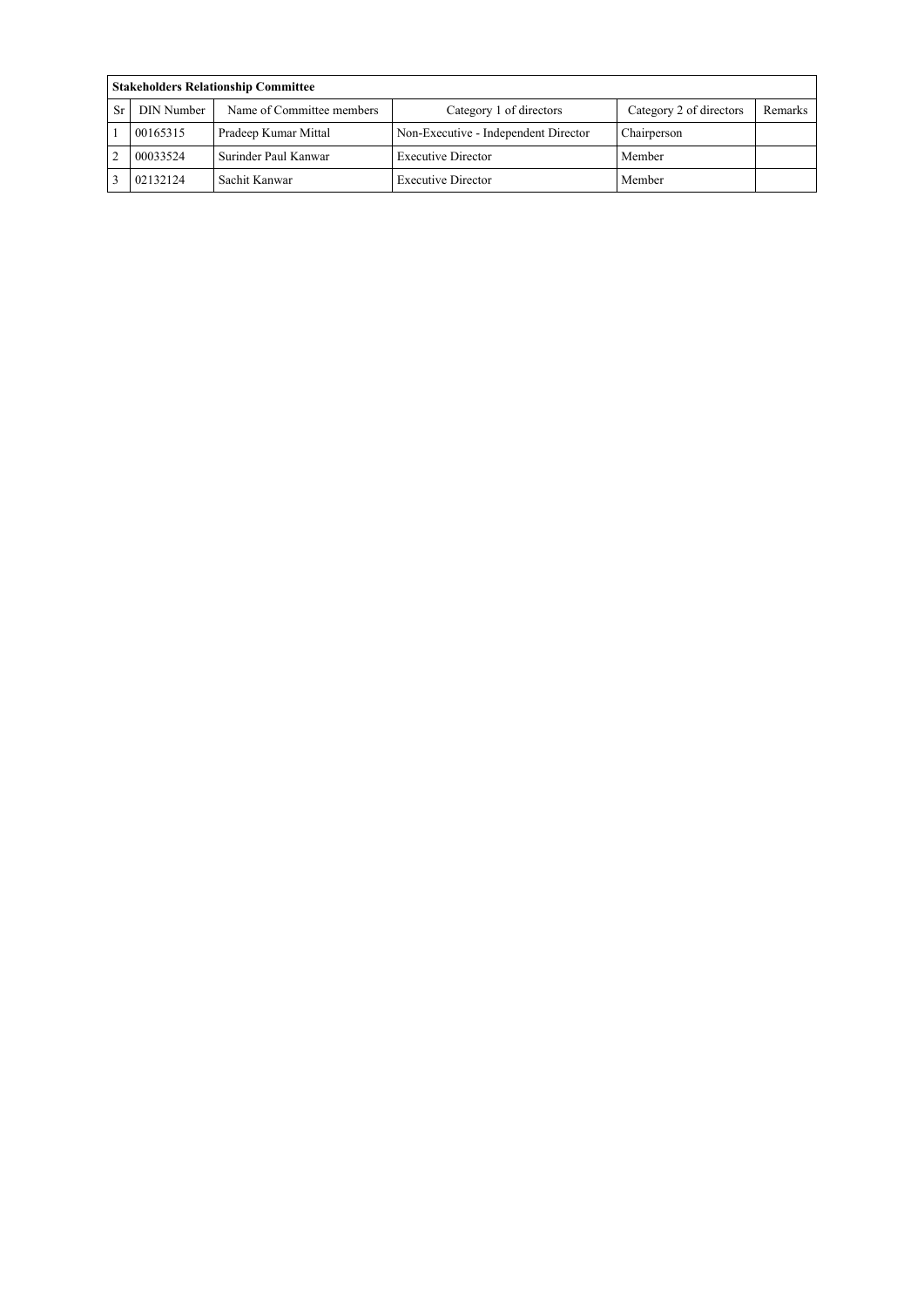|     | <b>Risk Management Committee</b> |                           |                         |                         |         |  |  |  |  |
|-----|----------------------------------|---------------------------|-------------------------|-------------------------|---------|--|--|--|--|
| -Sr | DIN Number                       | Name of Committee members | Category 1 of directors | Category 2 of directors | Remarks |  |  |  |  |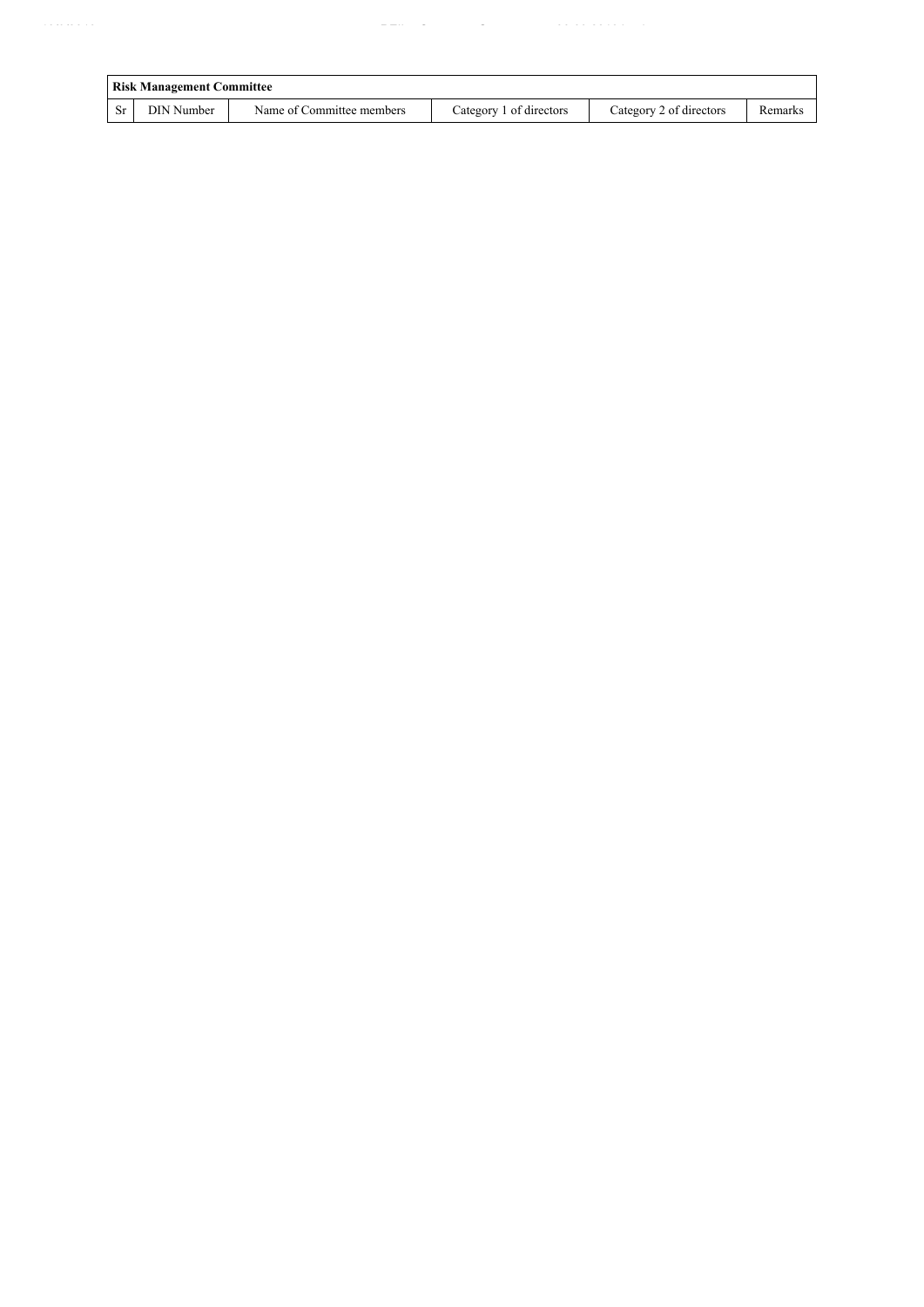|    | <b>Corporate Social Responsibility Committee</b> |                      |                                      |                         |         |  |  |  |  |
|----|--------------------------------------------------|----------------------|--------------------------------------|-------------------------|---------|--|--|--|--|
| Sr | DIN Number<br>Name of Committee members          |                      | Category 1 of directors              | Category 2 of directors | Remarks |  |  |  |  |
|    | 00033524                                         | Surinder Paul Kanwar | <b>Executive Director</b>            | Chairperson             |         |  |  |  |  |
|    | 02132124                                         | Sachit Kanwar        | <b>Executive Director</b>            | Member                  |         |  |  |  |  |
|    | 00165315                                         | Pradeep Kumar Mittal | Non-Executive - Independent Director | Member                  |         |  |  |  |  |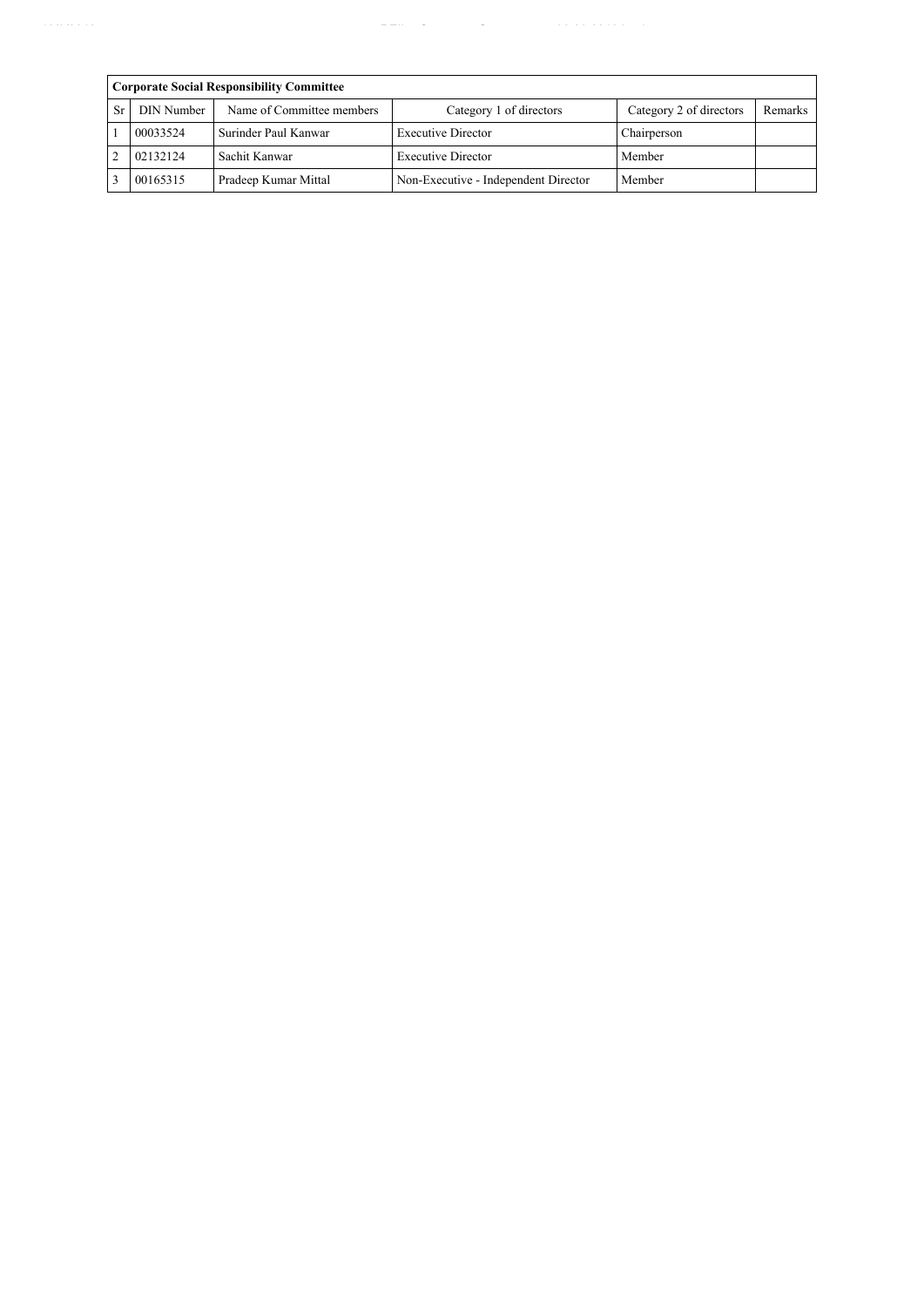| <b>Other Committee</b> |                                                                                                                                     |  |  |  |  |  |  |  |
|------------------------|-------------------------------------------------------------------------------------------------------------------------------------|--|--|--|--|--|--|--|
|                        | Sr   DIN Number   Name of Committee members   Name of other committee   Category 1 of directors   Category 2 of directors   Remarks |  |  |  |  |  |  |  |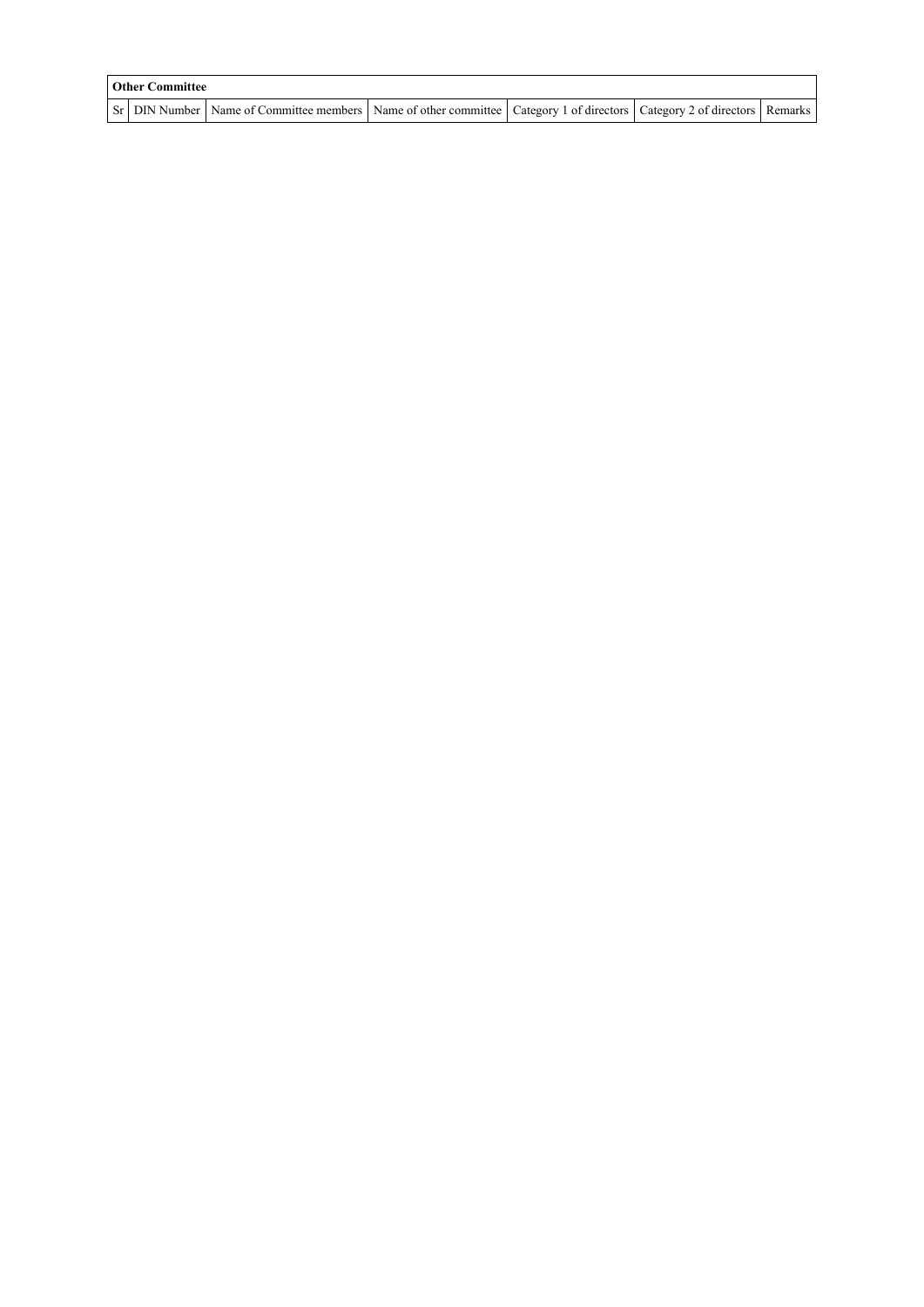|    | Annexure 1                                             |                                                                  |                                                                |  |  |  |  |  |  |
|----|--------------------------------------------------------|------------------------------------------------------------------|----------------------------------------------------------------|--|--|--|--|--|--|
|    | <b>Annexure 1</b>                                      |                                                                  |                                                                |  |  |  |  |  |  |
|    | <b>III. Meeting of Board of Directors</b>              |                                                                  |                                                                |  |  |  |  |  |  |
|    |                                                        | Disclosure of notes on meeting of board of directors explanatory |                                                                |  |  |  |  |  |  |
| Sr | Date(s) of meeting (if any) in the<br>previous quarter | $Date(s)$ of meeting (if any) in the<br>current quarter          | Maximum gap between any two consecutive (in<br>number of days) |  |  |  |  |  |  |
|    | 25-05-2018                                             |                                                                  |                                                                |  |  |  |  |  |  |
| 2  |                                                        | 02-08-2018                                                       | 68                                                             |  |  |  |  |  |  |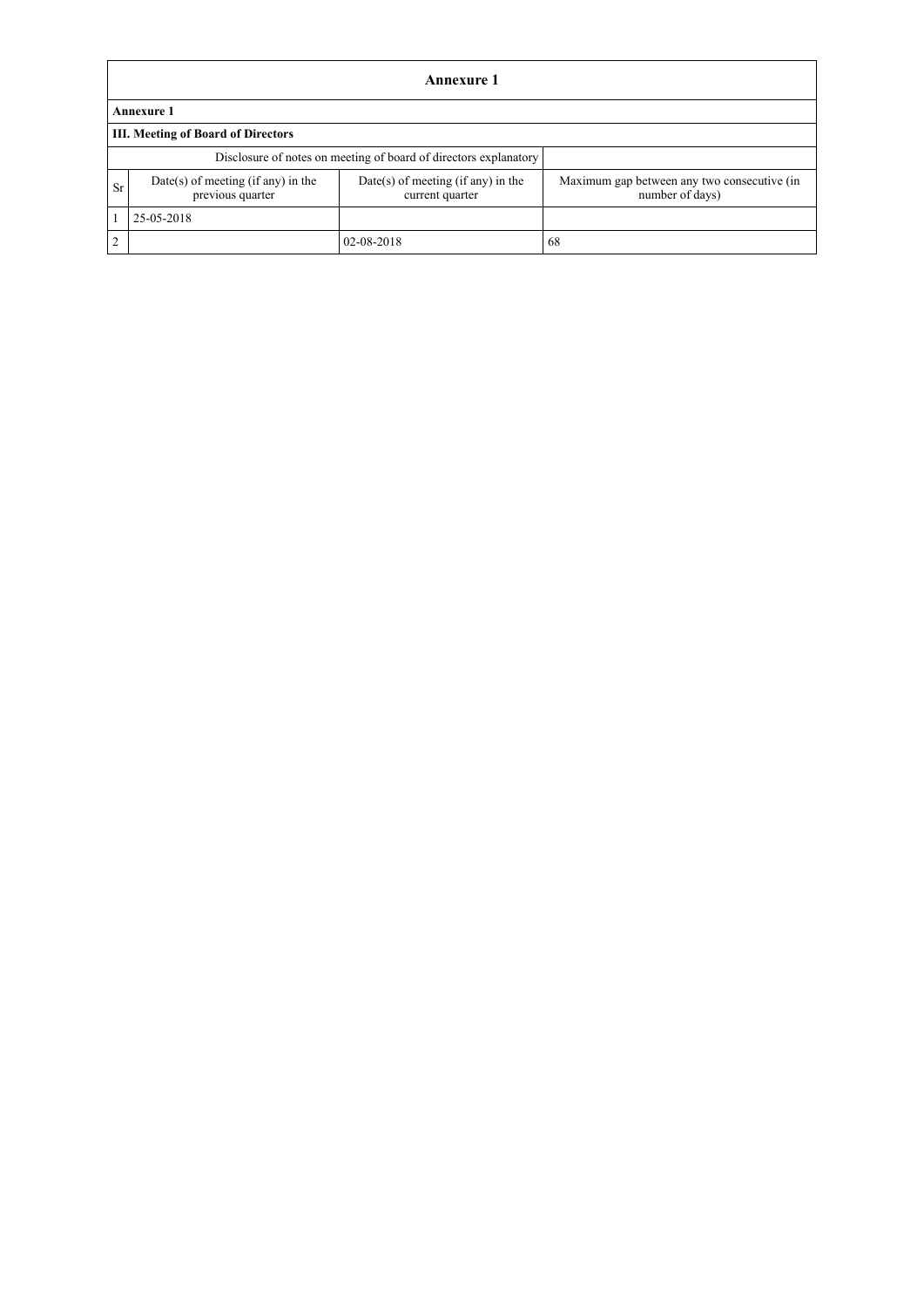|    | <b>Annexure 1</b>                                        |                                                                   |                                                     |                                 |                                                                     |                                                                               |                               |  |  |  |
|----|----------------------------------------------------------|-------------------------------------------------------------------|-----------------------------------------------------|---------------------------------|---------------------------------------------------------------------|-------------------------------------------------------------------------------|-------------------------------|--|--|--|
|    | <b>IV. Meeting of Committees</b>                         |                                                                   |                                                     |                                 |                                                                     |                                                                               |                               |  |  |  |
|    | Disclosure of notes on meeting of committees explanatory |                                                                   |                                                     |                                 |                                                                     |                                                                               |                               |  |  |  |
| Sr | Name of<br>Committee                                     | Date(s) of meeting of<br>the committee in the<br>relevant quarter | Whether<br>requirement of<br>Quorum met<br>(Yes/No) | Requirement<br>of Quorum<br>met | $Date(s)$ of meeting of<br>the committee in the<br>previous quarter | Maximum gap between<br>any two consecutive<br>meetings (in number of<br>days) | Name of<br>other<br>committee |  |  |  |
|    | Audit<br>Committee                                       | 02-08-2018                                                        | Yes                                                 |                                 | 25-05-2018                                                          | 68                                                                            |                               |  |  |  |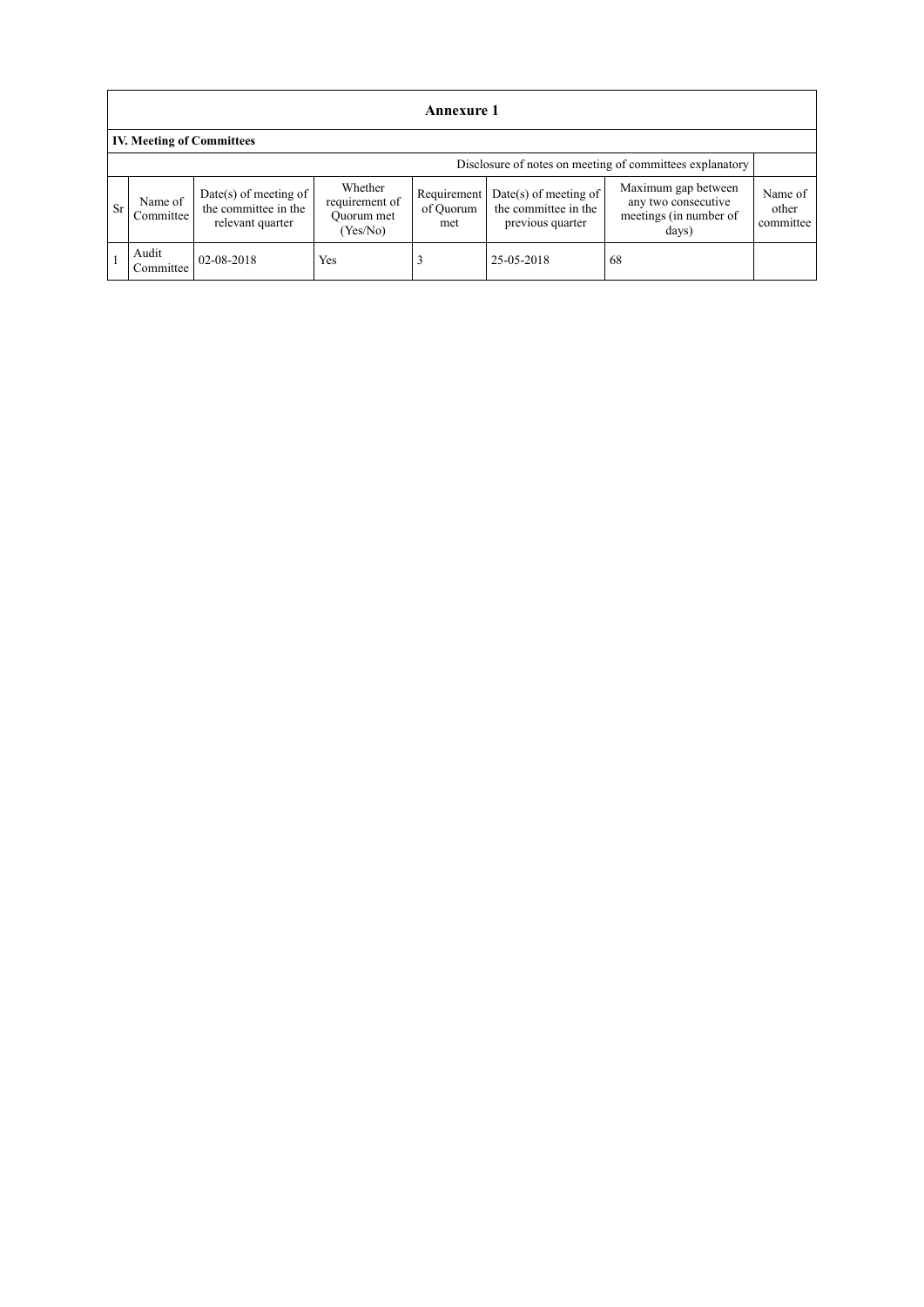|                                      | Annexure 1                                                                                                |                                  |                                                                    |
|--------------------------------------|-----------------------------------------------------------------------------------------------------------|----------------------------------|--------------------------------------------------------------------|
| <b>V. Related Party Transactions</b> |                                                                                                           |                                  |                                                                    |
|                                      | Subject                                                                                                   | Compliance status<br>(Yes/No/NA) | If status is "No" details of non-<br>compliance may be given here. |
|                                      | Whether prior approval of audit committee obtained                                                        | Yes                              |                                                                    |
| $\overline{2}$                       | Whether shareholder approval obtained for material RPT                                                    | NA                               |                                                                    |
| $\mathcal{R}$                        | Whether details of RPT entered into pursuant to omnibus approval<br>have been reviewed by Audit Committee | NA                               |                                                                    |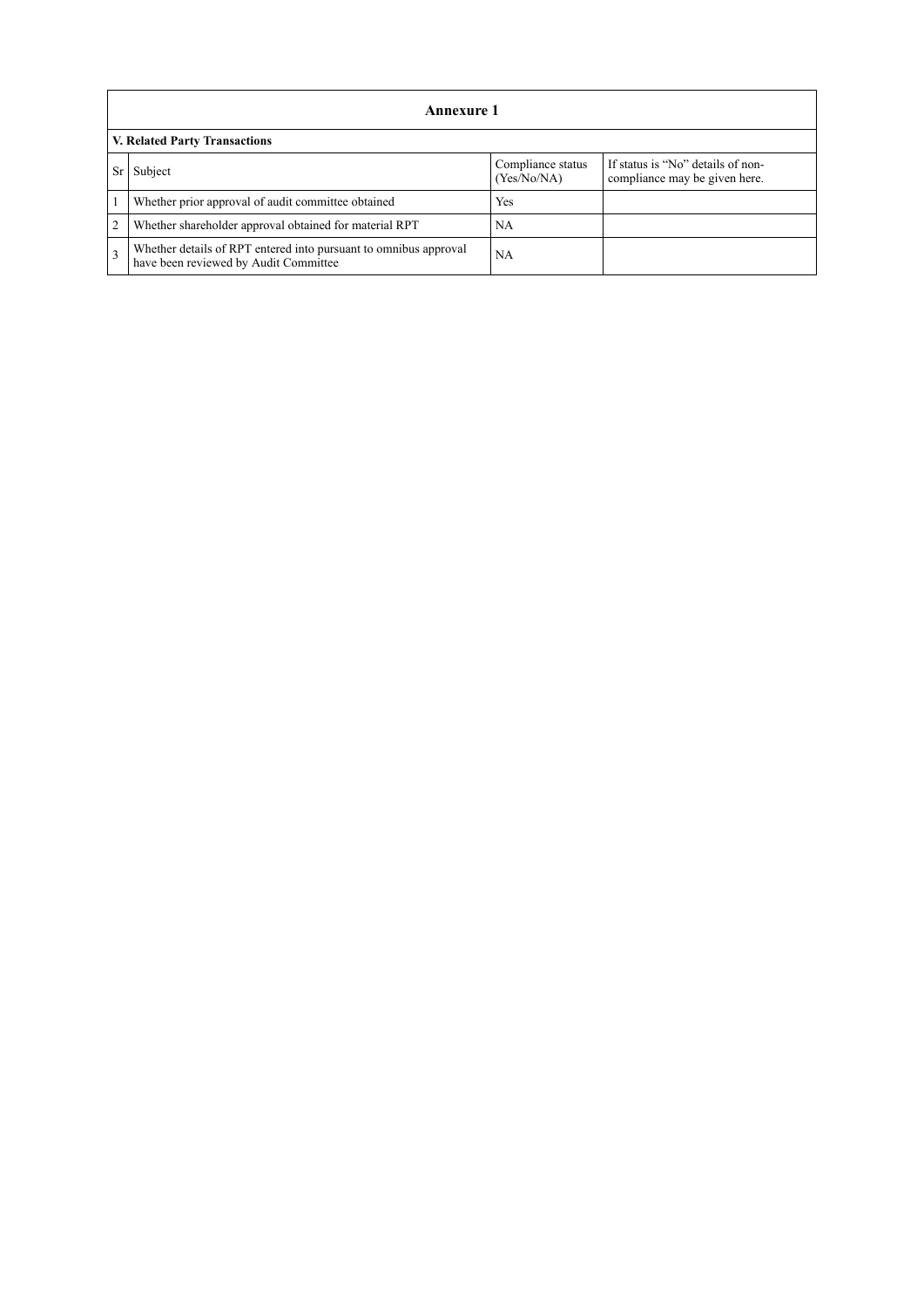| <b>Annexure 1</b> |                                                                                                                                                                                                                 |                               |  |  |
|-------------------|-----------------------------------------------------------------------------------------------------------------------------------------------------------------------------------------------------------------|-------------------------------|--|--|
|                   | <b>VI. Affirmations</b>                                                                                                                                                                                         |                               |  |  |
| Sr <sub>1</sub>   | Subject                                                                                                                                                                                                         | Compliance<br>status (Yes/No) |  |  |
| $\mathbf{1}$      | The composition of Board of Directors is in terms of SEBI (Listing obligations and disclosure requirements)<br>Regulations, 2015                                                                                | Yes                           |  |  |
| $\mathfrak{2}$    | The composition of the following committees is in terms of SEBI(Listing obligations and disclosure requirements)<br>Regulations, 2015 a. Audit Committee                                                        | Yes                           |  |  |
| 3                 | The composition of the following committees is in terms of SEBI(Listing obligations and disclosure requirements)<br>Regulations, 2015. b. Nomination & remuneration committee                                   | Yes                           |  |  |
| $\overline{4}$    | The composition of the following committees is in terms of SEBI(Listing obligations and disclosure requirements)<br>Regulations, 2015. c. Stakeholders relationship committee                                   | Yes                           |  |  |
| 5                 | The composition of the following committees is in terms of SEBI(Listing obligations and disclosure requirements)<br>Regulations, 2015. d. Risk management committee (applicable to the top 100 listed entities) | NA                            |  |  |
| 6                 | The committee members have been made aware of their powers, role and responsibilities as specified in SEBI<br>(Listing obligations and disclosure requirements) Regulations, 2015.                              | Yes                           |  |  |
| $\overline{7}$    | The meetings of the board of directors and the above committees have been conducted in the manner as specified in<br>SEBI (Listing obligations and disclosure requirements) Regulations, 2015.                  | Yes                           |  |  |
| 8                 | This report and/or the report submitted in the previous quarter has been placed before Board of Directors.                                                                                                      | Yes                           |  |  |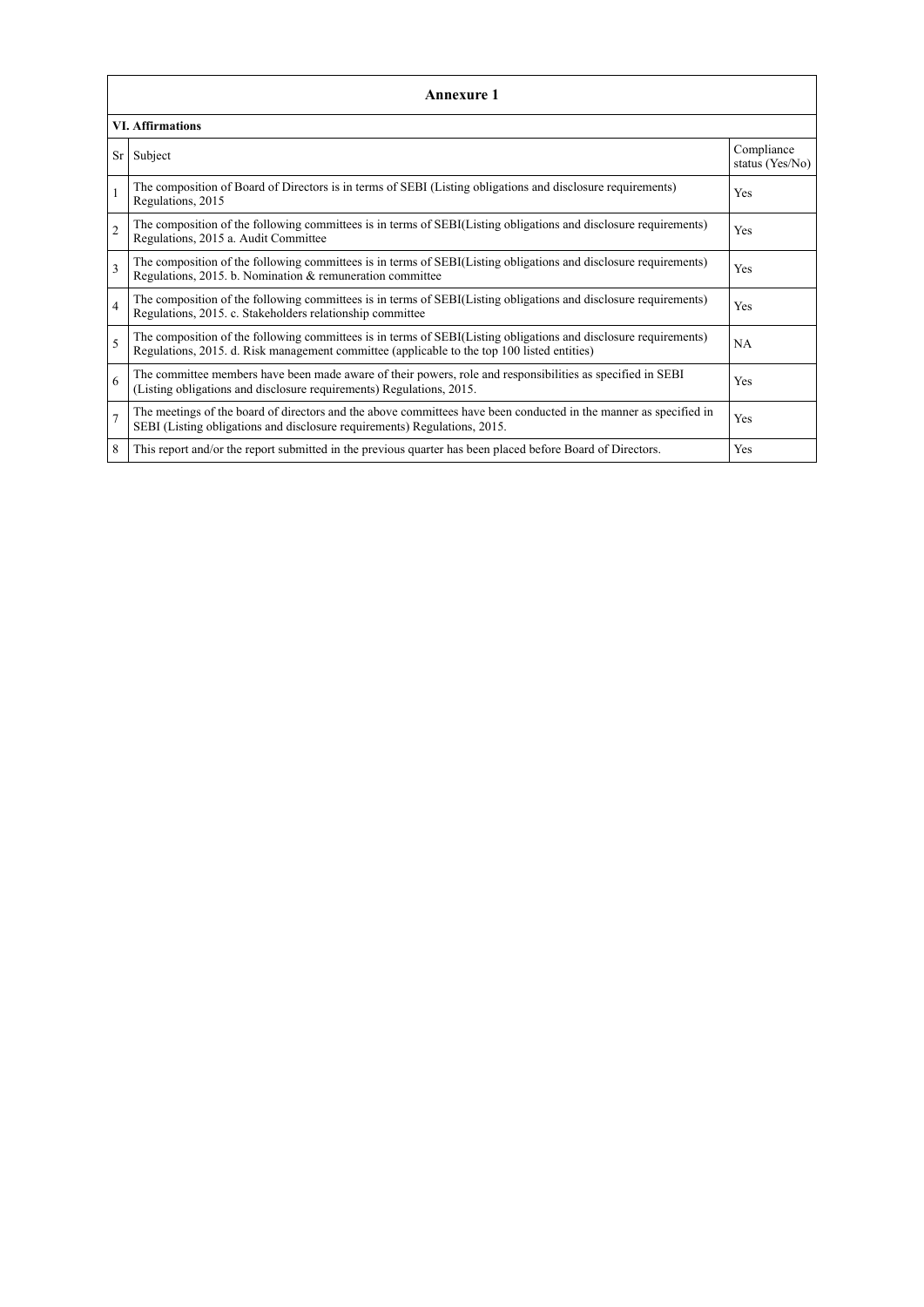|      | Annexure 1        |                                         |  |
|------|-------------------|-----------------------------------------|--|
| - Sr | Subject           | Compliance status                       |  |
|      | Name of signatory | Sukriti Manna                           |  |
|      | Designation       | Company Secretary and Compliance Office |  |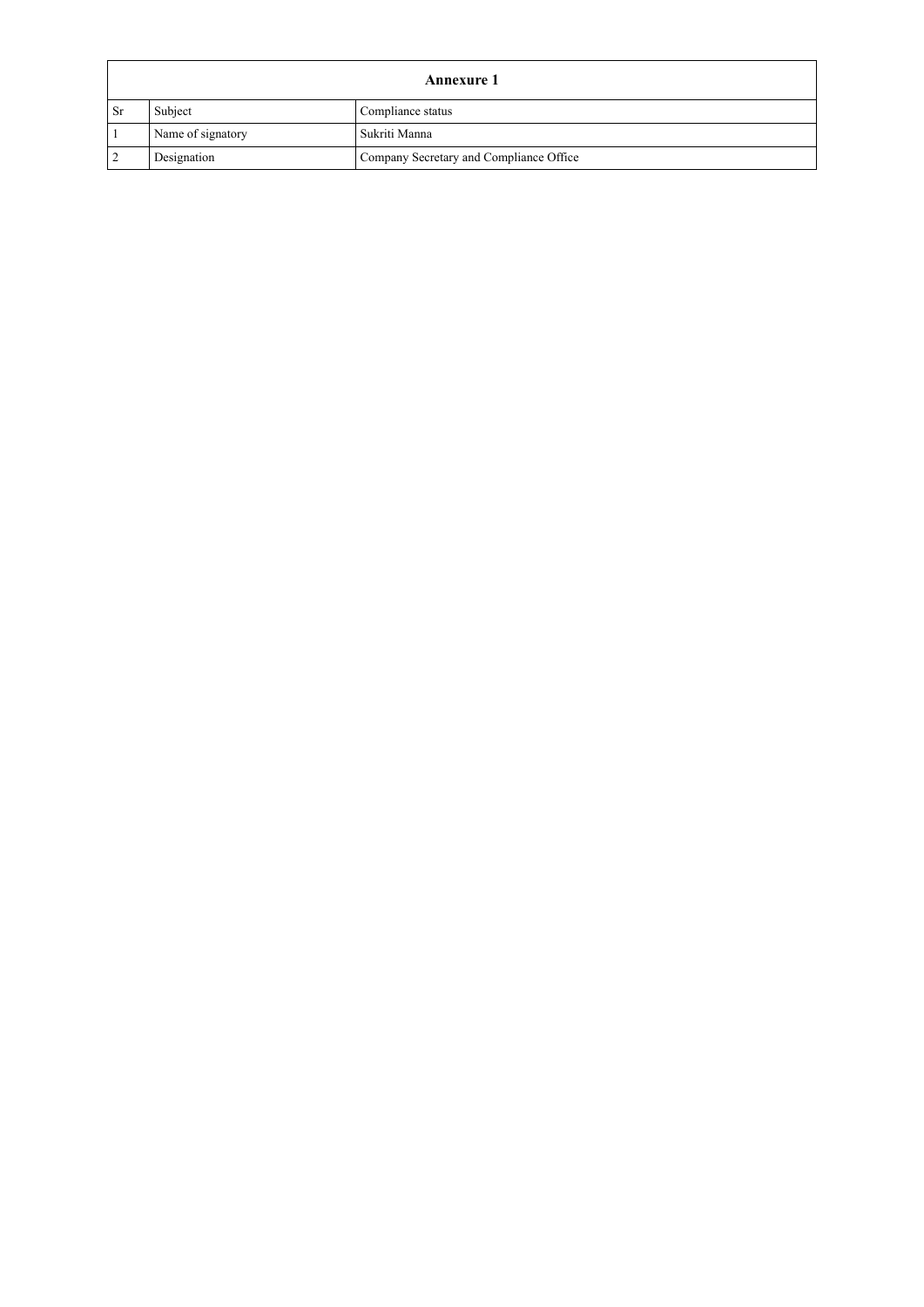|                                                                                                                                                             | <b>Annexure III</b>                                                                                                                                                                  |                                              |                                     |                                                                      |
|-------------------------------------------------------------------------------------------------------------------------------------------------------------|--------------------------------------------------------------------------------------------------------------------------------------------------------------------------------------|----------------------------------------------|-------------------------------------|----------------------------------------------------------------------|
| Annexure III to be submitted by listed entity at the end of 6 months after end of financial year along-with second quarter report of<br>next financial year |                                                                                                                                                                                      |                                              |                                     |                                                                      |
|                                                                                                                                                             | <b>I.</b> Affirmations                                                                                                                                                               |                                              |                                     |                                                                      |
| <b>Sr</b>                                                                                                                                                   | Broad heading                                                                                                                                                                        | Regulation<br>Number                         | Compliance<br>status<br>(Yes/No/NA) | If status is "No" details of<br>non-compliance may be<br>given here. |
|                                                                                                                                                             | Copy of the annual report including balance sheet, profit and loss account,<br>directors report, corporate governance report, business responsibility<br>report displayed on website | 46(2)                                        | <b>Yes</b>                          |                                                                      |
| $\overline{2}$                                                                                                                                              | Presence of Chairperson of Audit Committee at the Annual General<br>Meeting                                                                                                          | 18(1)(d)                                     | <b>Yes</b>                          |                                                                      |
| $\mathbf{3}$                                                                                                                                                | Presence of Chairperson of the nomination and remuneration committee at<br>the annual general meeting                                                                                | 19(3)                                        | <b>Yes</b>                          |                                                                      |
| 4                                                                                                                                                           | Whether "Corporate Governance Report" disclosed in Annual Report                                                                                                                     | $34(3)$ read with<br>para C of<br>Schedule V | Yes                                 |                                                                      |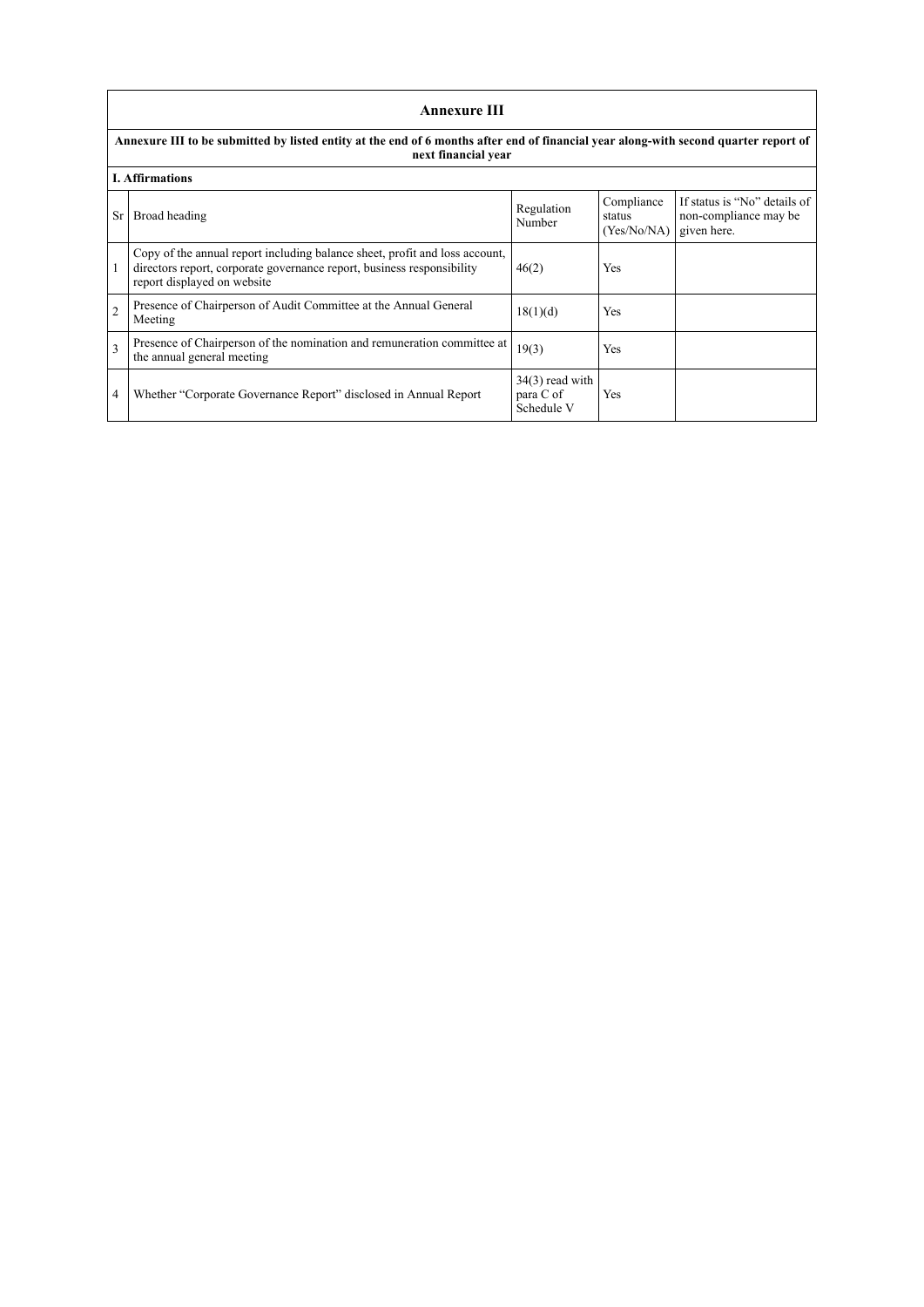| <b>Annexure III</b> |                                         |  |
|---------------------|-----------------------------------------|--|
| Name of signatory   | Sukriti Manna                           |  |
| Designation         | Company Secretary and Compliance Office |  |